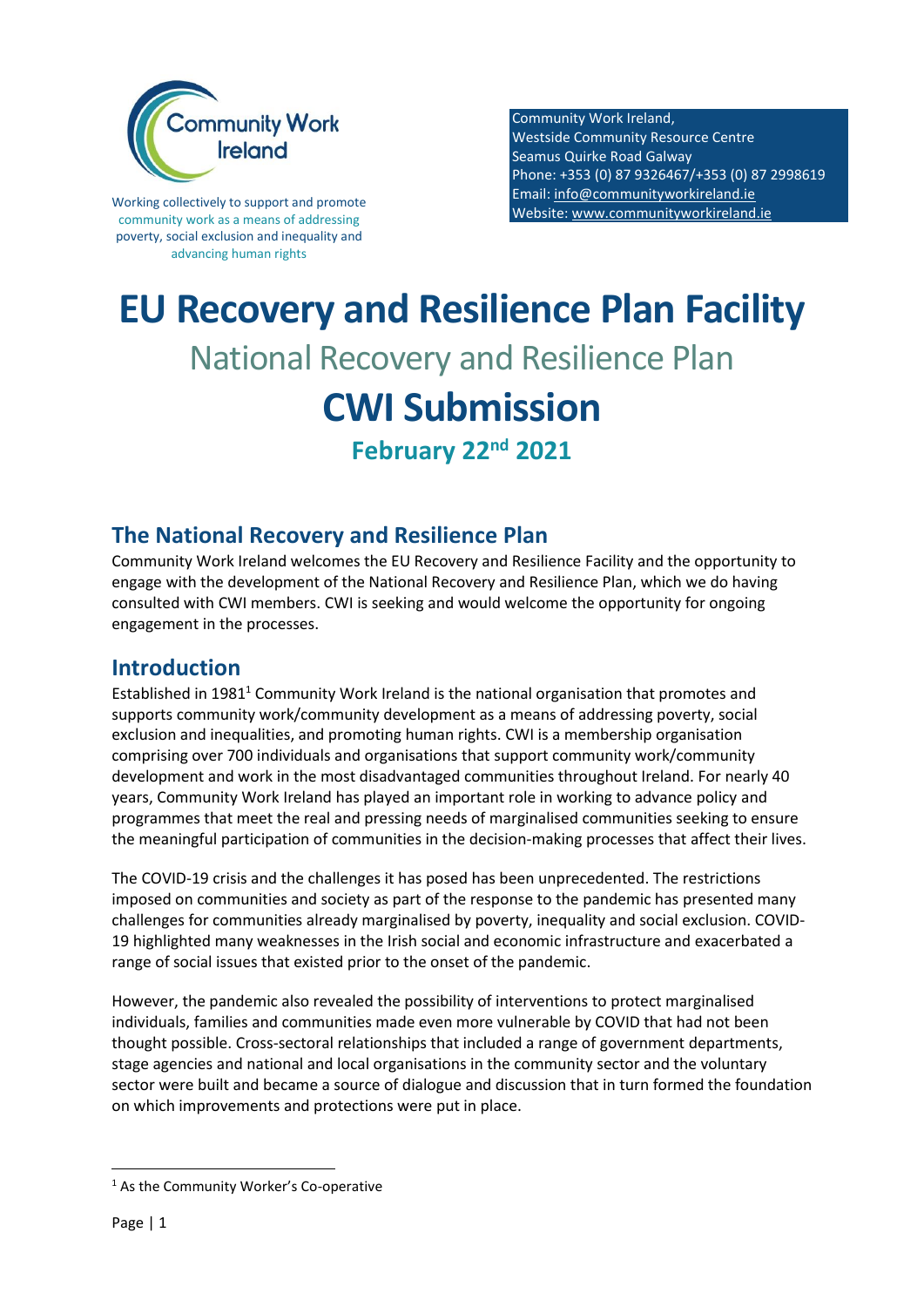The pandemic highlighted the critical nature of community infrastructure that mobilised, responded and adapted quickly to the needs that presented. It has starkly highlighted the importance of the community development, local development and voluntary sectors. Starting where people are at, a universally acknowledged principle of community work, community workers have been to the forefront of dealing with complex needs within the most marginalised communities.

Since the onset of the COVID-19 pandemic, CWI has been convening the COVID-19 NGO Group, a network of over 25 national and local NGOs engaged in COVID responses with the most marginalised communities in the country, including Travellers, migrants, people living in direct provision, people who are homeless, marginalised rural and urban communities and others. The COVID-19 NGO Group made a number of submissions to Government and NPHET in relation to mitigating the worst effects of the pandemic on these groups and communities. This submission builds on the learning from the NGO Group and consultation on this submission with CWI members.

#### **General comments**

The work that CWI has engaged in with the COVID-19 NGO Group has exposed pre-existing marginalisation and exclusion, which has long been part of the dimensions that community work seeks to address. The National Recovery and Resilience Plan should not be about returning to 'normal'. The Plan should facilitate an opportunity to be transformative, imagining a more equal and sustainable society where rights and diversity are respected.

CWI notes and welcomes the stipulation that Plans must devote a minimum amount of expenditure to climate and ensure that the remaining expenditure follows the 'do not harm' principle.

However, CWI firmly believes that this stipulation must be matched with a **similar minimum social spend** that will support a range of initiatives to address poverty and inequality. All other investments and reforms must comply with a similar 'do no harm' principle, which in practice means that all investments and reforms must be **equality and poverty-proofed**. The application of th[e Public](https://www.ihrec.ie/our-work/public-sector-duty/)  [Sector Duty](https://www.ihrec.ie/our-work/public-sector-duty/) to the process of developing the National Recovery and Resilience Plan is critical in this regard. The Plan must be based on a rights-based approach to recovery on the basis that those that need most receive most support.

We note that Member States are required to embed the measures they plan in their national budgetary processes and call gender and equality budgeting to be embedded in the Plan and subsequent national budgetary processes and economic decision making to ensure the allocation of resources tackles inequality and gender disparities.

Where positive interventions were made to protect marginalised individuals, families and communities the principle of **'no regression'** must apply and positive development must be maintained and built on to ensure that benefits are sustained.

The Plan needs to be **action-oriented**. People in marginalized communities that have seen the worst effects of COVID-19 need to see positive change and improvements to their lives.

The community sector that represents a diverse range of voices including the voice of minorities and migrants should be represented on all monitoring and oversight bodies.

Initiatives and supports targeted at communities must minimise bureaucracy and be flexible and responsive to needs as identified by the communities themselves.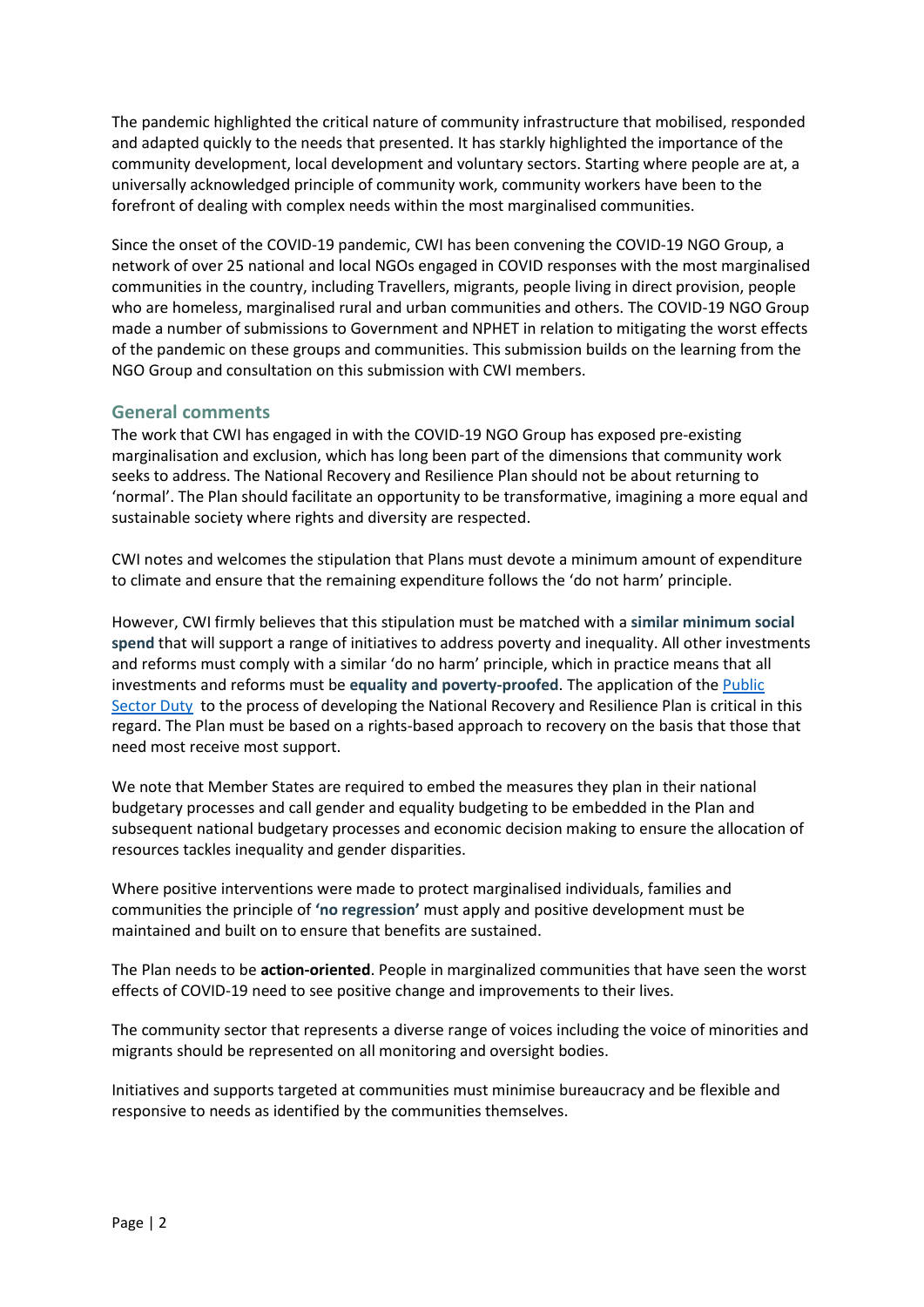## **Green Transition**

The Green Transition must be underpinned by a Just Transition. This means acknowledging that the effects of the climate, environmental and biodiversity crisis are felt most deeply by those who are living in poverty and experience the highest levels of social exclusion and inequality. These are the people and communities that are traditionally least responsible for climate change and they are also the people and communities with the least ability to adapt and respond to the effect of climate change.

**Invest in** programmes to build the capacity of marginalised communities to engage in climate justice and transition.

**Invest in** initiatives that create the conditions for a Green Transition, such as:

- wide scale investment in public and alternative modes of transport
- addressing fuel poverty by providing opportunities for deep retrofitting of houses for those in marginalised communities and by making alternative methods of warming homes affordable
- addressing air pollution

## **Digital transformation**

The COVID-19 pandemic has highlighted the digital divide. Access to technology has been one of the fundamental pre-requisites for children and young people to remain engaged in education, for people to work from home and to maintain social contact. However, access is not universal and members of already marginalised communities are the least likely to have the access required.

**Invest in** an audit of access to digital technology deficits and further invest in addressing those deficits.

# **Smart, sustainable and inclusive growth, including economic cohesion, jobs, productivity, competitiveness, research, development and innovation, and a well-functioning single market with strong SMEs**

The COVID-19 pandemic has brought the concept of essential work and critical work to the fore of thinking in Irish society. There has been a renewed respect for the public service and those that work in the public service, particularly the health services. There has also been a new acknowledgement of others that work in often poorly paid, female-dominated jobs that are now regarded essential for the economy and society.

**Invest in** the creation of a new model of work based on decent pay and workers' rights and use conditions attached to public funding to drive this reform.

## **Social and territorial cohesion**

The pandemic has brought increasing pressures on communities to remain in their immediate communities. This has exacerbated many of the intergenerational complex issues faced by communities and in many cases reinforced by the activities of the Far-Right deliberately stirring and exacerbating racial and ethnic tensions. These need to be addressed before the get to a level where they threaten social cohesion and increasing the level of Garda activity is insufficient to address the structural causes and impacts of the issues.

**Invest in** community work and youth work and an infrastructure that facilitates communities to become sufficiently empowered to address racism.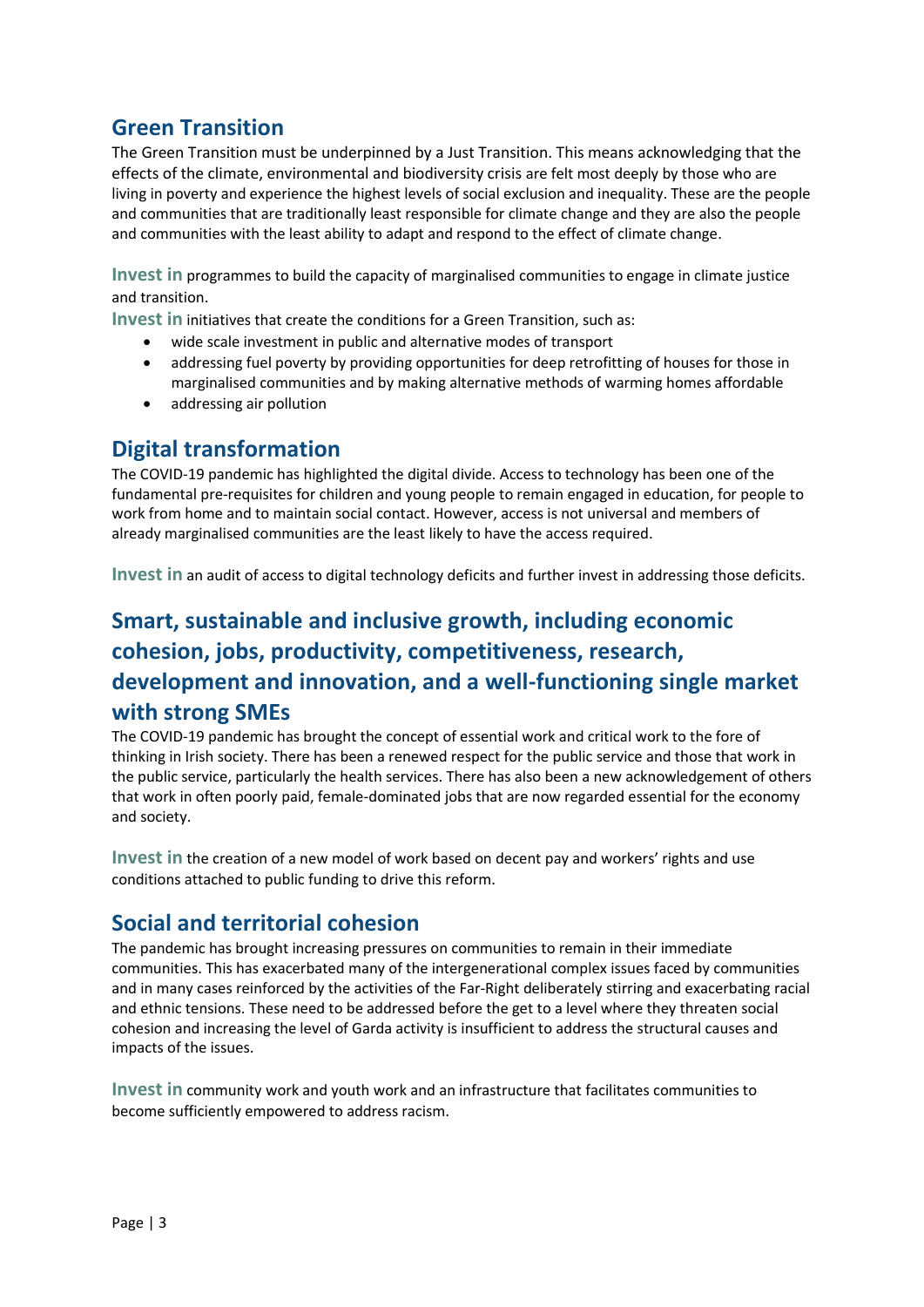# **Health, and economic, social and institutional resilience, including with a view of increasing crisis reaction and crisis preparedness**

#### *Community Infrastructure – Response, Recovery, Resilience*

The response to the pandemic would not have been possible without a national and local community sector that was quick to mobilise and adapt and respond to the needs of their communities. This was the case, for example, with the Traveller community where Traveller organisations have been to the forefront of advocating for the needs of the community, as well as providing supports on a front-line basis. However, there is a need to ensure that there is national coverage and to ensure that the voice of communities is heard at the highest levels.

Community development and the involvement of communities in strategies to address the range of issues they are facing will be critical to recovery and the development of resilience. The State needs to consider the serious issues that existed in communities pre-COVID, that have been exacerbated by COVID and that will become even more stark if they are not addressed as part of a framework of recovery and resilience. Communities need to be engaged in the solutions to these issues through a robust process of community development supported by the necessary community infrastructure, including by professional community work.

**Invest in** the extension of the commitment in the Programme for Government to introduce autonomous community development projects in the most marginalised areas and with the most

marginalised communities. This will lead to the creation of a sustainable community infrastructure that will contribute to ensuring social cohesion and crisis preparedness.

### **Strategies to address poverty, social exclusion & inequality**

Ireland has a series of strategies and plans to address poverty, social exclusion and inequality. The implementation of these strategies and plans need to be resourced and supported even more urgently now than before.

**Invest in** the implementation of the Irish plans and strategies to address poverty, social exclusion and inequality.

#### *Public services*

The COVID-19 pandemic has highlighted the critical nature of public services and their importance in all aspects of life.

**Invest in** a drive to achieve to drive an equal and sustainable recovery based on public services, fair taxation, valuing the care economy, equality and sustainability

#### *Universal Health Care*

COVID-19 has shown that universal access to health care is not only possible but desirable and achievable.

**Invest in** universal health care that is accessible for all that require it.